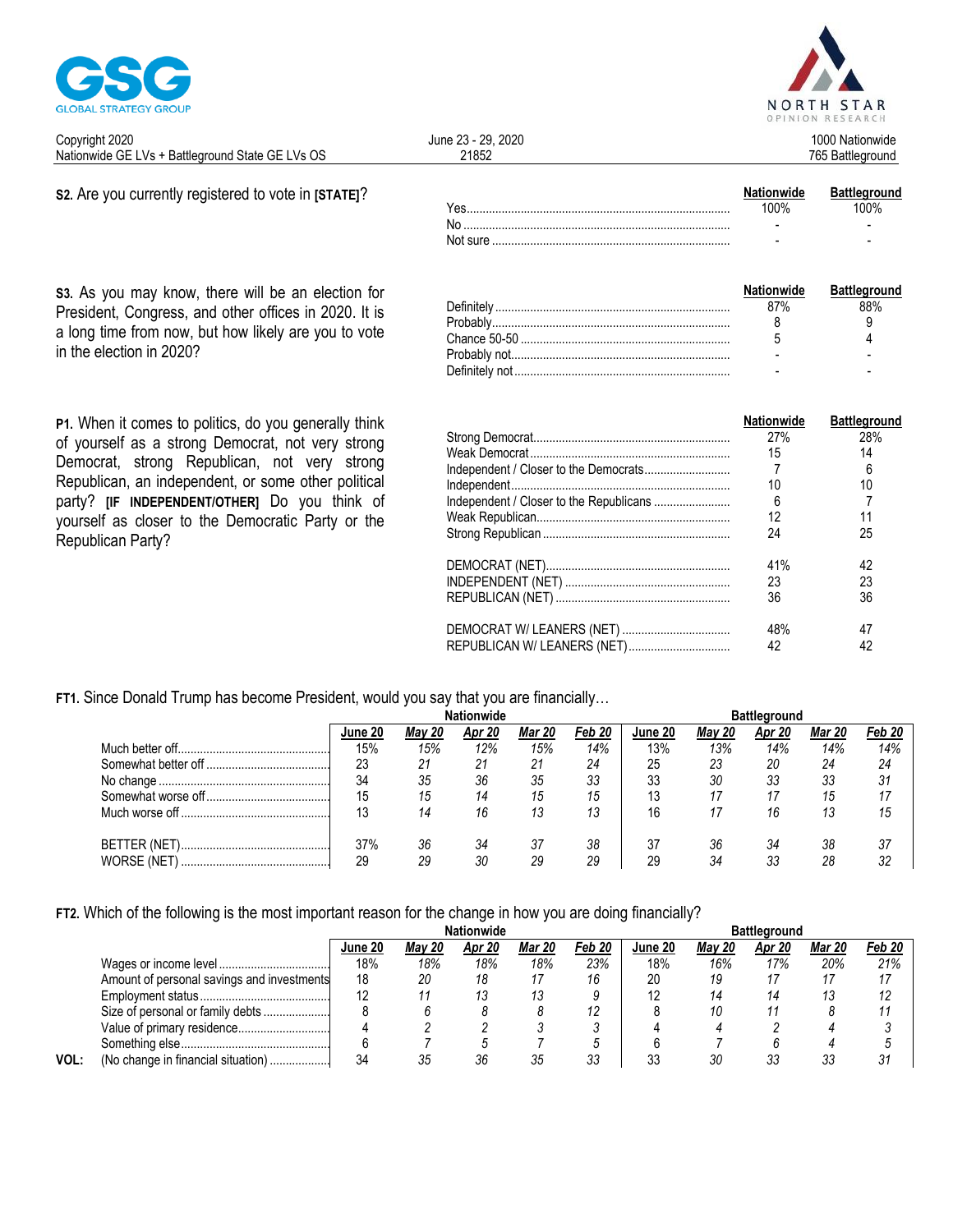### FT3. Which of the following do you believe is the biggest threat to the United States economy?

|                                             | <b>Nationwide</b> |        |        |              |        | <b>Battleground</b> |               |        |               |        |
|---------------------------------------------|-------------------|--------|--------|--------------|--------|---------------------|---------------|--------|---------------|--------|
|                                             | June 20           | May 20 | Apr 20 | Mar 20       | Feb 20 | June 20             | <b>May 20</b> | Apr 20 | <b>Mar 20</b> | Feb 20 |
| A potential slowdown in the global economy. | 32%               | 34%    | 36%    | 32%          | 12%    | 32%                 | 34%           | 38%    | 33%           | 14%    |
|                                             | 19                | 18     |        | 20           | 34     | 19                  | 22            | 15     | 19            | 33     |
| Disputes with major trading partners like   |                   |        |        |              |        |                     |               |        |               |        |
|                                             |                   |        |        |              | 19     | 13                  |               |        |               | 19     |
| A potential stock market downturn           | 10                |        | 13     | 15           | 10     | 10                  |               |        |               |        |
| Loss of high-paying jobs due to automation  | 6                 |        |        | <sup>5</sup> | 10     |                     |               |        |               |        |
| Federal Reserve policy, including interest  |                   |        |        |              |        |                     |               |        |               |        |
|                                             | 4                 |        |        |              |        |                     |               |        |               |        |
|                                             | 18                | 16     | 18     | 18           |        |                     |               | 18     |               |        |

#### FT4. Have President Trump's economic policies...

|                               |         |        | <b>Nationwide</b> |        |        | <b>Battleground</b> |        |        |               |        |
|-------------------------------|---------|--------|-------------------|--------|--------|---------------------|--------|--------|---------------|--------|
|                               | June 20 | Mav 20 | Apr 20            | Mar 20 | Feb 20 | June 20             | May 20 | Apr 20 | <b>Mar 20</b> | Feb 20 |
| Helped the economy - strongly | 27%     | 27%    | 26%               | 27%    | 26%    | 28%                 | 26%    | 25%    | 24%           | 25%    |
| Helped the economy - somewhat | 22      | 21     | 22                | 24     | 24     | 23                  | 21     | 23     | 24            | 26     |
|                               |         |        |                   |        | 13     |                     | 10     |        |               |        |
| Hurt the economy - somewhat   | 18      |        |                   | 20     | 17     | 13                  |        | 21     | 21            |        |
|                               | 25      | 24     | 22                | 20     | 19     | 27                  | 26     | 23     | 19            | 21     |
|                               | 49%     | 48     | 48                | 51     | 50     | 52                  | 48     | 47     | 48            | 51     |
| <b>HURT (NET</b>              | 43      | 41     |                   | 40     | 37     | 40                  | 43     | 43     | 40            | 38     |

FT5. When it comes to managing the national debt, would you say things in the United States are heading in the right direction, or do you think things are off on the wrong track?  $\ddotsc$  $\ddot{\phantom{0}}$ 

| <b>Nationwide</b> |        |        |               |        | <b>Battleground</b> |               |        |               |        |
|-------------------|--------|--------|---------------|--------|---------------------|---------------|--------|---------------|--------|
| June 20           | May 20 | Apr 20 | <b>Mar 20</b> | Feb 20 | June 20             | <b>May 20</b> | Apr 20 | <b>Mar 20</b> | Feb 20 |
| 12%               | 15%    | 14%    | 16%           | 15%    | 11%                 | 14%           | 13%    | 11%           | 13%    |
| 23                | 21     | 23     | 23            | 25     | 23                  | 20            | 24     | 25            | 26     |
| 28                | 26     | 28     | 31            | 30     | 28                  | 31            | 27     | 28            | 28     |
| 37                | 38     | 35     | 30            | 31     | 38                  | 36            | 36     | 35            | 33     |
|                   |        |        |               |        |                     |               |        |               |        |
| 35%               | 36     | 37     | 39            | 39     | 34                  | 33            | 37     |               | 39     |
| 65                | 64     | 63     | 61            | 61     | 66                  | 67            | 63     | 63            | 61     |

### FT6. Which of the following is the most significant effect of the national debt on the United States economy?

|                                                                                                                                                     |         |               | <b>Nationwide</b> |               |                | <b>Battleground</b> |               |        |               |        |
|-----------------------------------------------------------------------------------------------------------------------------------------------------|---------|---------------|-------------------|---------------|----------------|---------------------|---------------|--------|---------------|--------|
|                                                                                                                                                     | June 20 | <b>May 20</b> | <b>Apr 20</b>     | <b>Mar 20</b> | Feb 20         | June 20             | <b>May 20</b> | Apr 20 | <b>Mar 20</b> | Feb 20 |
| Could threaten programs like Social Security<br>Harms economic growth and the future                                                                | 25%     | 27%           | 27%               | 28%           | 34%            | 27%                 | 30%           | 28%    | 31%           | 31%    |
| debt<br>limits<br>the<br>Interest<br>on<br>resources<br>for other priorities<br>available<br>(such as<br>infrastructure, climate change, education, | 21      | 21            | 20                | 19            | 15             | 17                  | 23            | 18     | 18            | 17     |
| Leaves government with less flexibility to                                                                                                          | 16      | 14            | 15                | 15            | 18             | 16                  | 13            | 15     | 14            | 18     |
| respond to economic and other crises<br>Reliance on foreign lenders reduces our                                                                     | 12      | 12            | 15                | 12            | 8              | 12                  | 11            | 14     | 13            | 9      |
|                                                                                                                                                     | 10      | 10            |                   | 11            | 11             | 13                  |               | 9      |               | 10     |
| Undermines U.S. economic leadership role                                                                                                            | 8       | 8             | h                 | 6             | 5              |                     |               | 5      |               |        |
| Increases the risk of higher interest rates                                                                                                         |         | 5             |                   |               | 6              | 6                   |               | 5      |               |        |
|                                                                                                                                                     |         |               | 5                 | 5             | $\mathfrak{p}$ |                     |               | 5      | 6             |        |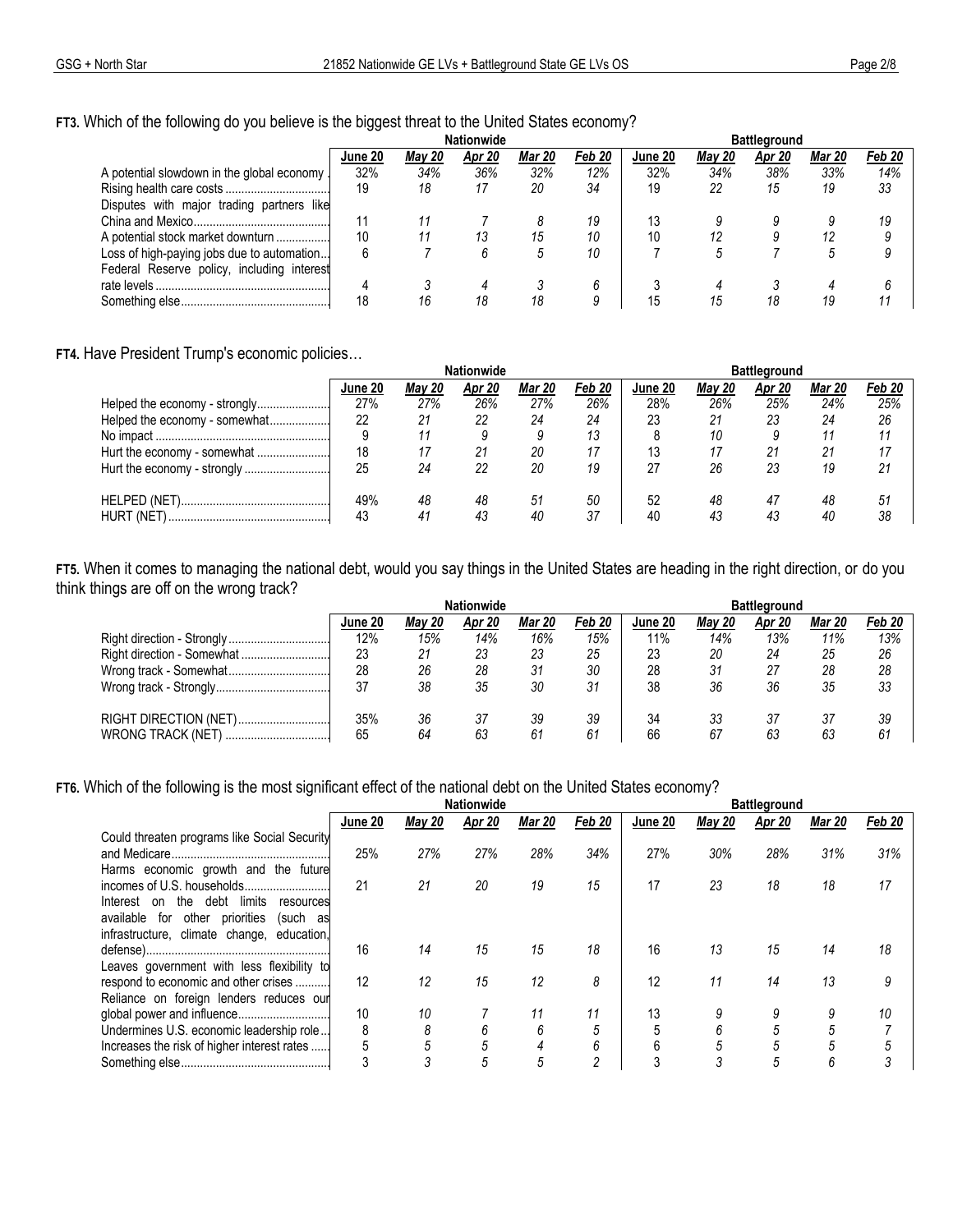FT7. Which of the following do you believe is the biggest obstacle to managing the national debt?

|                                                | <b>Nationwide</b> |               |        |               |        | <b>Battleground</b> |        |        |               |        |
|------------------------------------------------|-------------------|---------------|--------|---------------|--------|---------------------|--------|--------|---------------|--------|
|                                                | June 20           | <b>May 20</b> | Apr 20 | <b>Mar 20</b> | Feb 20 | June 20             | Mav 20 | Apr 20 | <b>Mar 20</b> | Feb 20 |
| Lack of leadership and political courage by    |                   |               |        |               |        |                     |        |        |               |        |
|                                                | 32%               | 28%           | 30%    | 28%           | 31%    | 28%                 | 29%    | 28%    | 29%           | 30%    |
| Politicians refusing to consider spending      |                   |               |        |               |        |                     |        |        |               |        |
| cuts.                                          | 24                | 22            | 20     | 23            | 28     | 24                  | 19     | 20     | 26            | 26     |
| Partisanship in Washington                     | 20                | 19            | 20     | 20            | 18     | 22                  | 24     | 22     | 18            | 19     |
|                                                | 13                | 16            | 16     | 16            | 11     | 16                  | 16     | 16     | 15            | 12     |
| Politicians refusing to consider tax increases |                   | 10            |        |               |        |                     |        |        |               |        |
|                                                |                   |               |        |               |        |                     |        |        |               |        |

Q1. Has the outbreak of novel coronavirus affected any of your personal or business decisions, such as canceling travel or putting off large purchases?  $\ddot{\phantom{a}}$ 

|          | Nationwide       |               |                |               |            | <b>Battleground</b> |                   |                    |               |                        |  |
|----------|------------------|---------------|----------------|---------------|------------|---------------------|-------------------|--------------------|---------------|------------------------|--|
|          | June 20          | <b>Mav 20</b> | 20<br>Apr      | <b>Mar 20</b> | -20<br>Feb | June 20             | <b>Mav 20</b>     | Apr 20             | <b>Mar 20</b> | 20<br>Feb              |  |
| Yes<br>. | C70/<br>υı<br>70 | 66%           | 74%            | 71%           | 13%        | 68%                 | 71%               | 77%                | 73%           | 120.<br><i>0 \ ل</i> ا |  |
| No       | $\sim$<br>vu     | $\sim$<br>34  | ባድ<br><u>L</u> | 29<br>__      |            | n r<br>ັບ∠          | or<br>້<br>$\sim$ | $\sim$<br>∠∪<br>__ | ~-            | 07<br>U,               |  |

Q2. Which of the following have you done in response to the outbreak of novel coronavirus?

|      |                                               | <b>Nationwide</b> |        |        |        |        | <b>Battleground</b> |               |        |               |        |  |
|------|-----------------------------------------------|-------------------|--------|--------|--------|--------|---------------------|---------------|--------|---------------|--------|--|
|      |                                               | June 20           | Mav 20 | Apr 20 | Mar 20 | Feb 20 | June 20             | <b>May 20</b> | Apr 20 | <b>Mar 20</b> | Feb 20 |  |
|      |                                               | 62%               | 56%    | 60%    | n/a    | n/a    | 61%                 | 59%           | 61%    | n/a           | n/a    |  |
|      |                                               | 57                | 55     | 65     | 62     |        | 57                  | 59            | 68     | 63            |        |  |
|      | Canceled or changed travel plans              | 5 <sup>1</sup>    | 46     | 54     | 48     |        | 53                  | 52            | 57     | 49            |        |  |
|      |                                               | 37                | 33     | 40     | 35     |        | 37                  | 34            | 42     | 38            |        |  |
|      | selling<br>Changed investments,<br>such<br>as |                   |        |        |        |        |                     |               |        |               |        |  |
|      | shares in a China-linked company              |                   |        |        |        |        |                     |               |        |               |        |  |
|      |                                               |                   |        |        |        |        |                     |               |        |               |        |  |
| VOL: | (Nothing).                                    | 33                | 34     | 26     | 29     | -87    | 32                  | 29            | 23     |               | 87     |  |

Q3. How long do you believe it will take for the U.S. economy to fully recover from the impact of the coronavirus outbreak?

| June 20 |  |    | June 20 |  |  |  |
|---------|--|----|---------|--|--|--|
|         |  | 5% |         |  |  |  |
|         |  |    |         |  |  |  |
|         |  | 28 |         |  |  |  |
|         |  | 29 |         |  |  |  |
|         |  |    |         |  |  |  |
|         |  |    |         |  |  |  |
| 37%     |  |    |         |  |  |  |
|         |  | 56 | b.      |  |  |  |

Q4. Over the next month, do you think the coronavirus outbreak in your community will get better, get worse, or stay the same?

|                        | .finmwine |     |    |         |     |    |  |
|------------------------|-----------|-----|----|---------|-----|----|--|
|                        |           |     |    | June 20 | Mav |    |  |
|                        | 7%        | 10% | 8% | 6%      | 9%  | 8% |  |
|                        | 18        | 29  | 30 | 14      | 26  |    |  |
|                        | 26        |     | 25 | 28      | 27  |    |  |
|                        | 34        |     |    | 36      |     |    |  |
|                        |           |     |    | 16      |     |    |  |
|                        | 24%       | 39  | 38 | 20      | 35  | 39 |  |
| <b>GET WORSE (NET)</b> |           |     | 38 | 50      |     |    |  |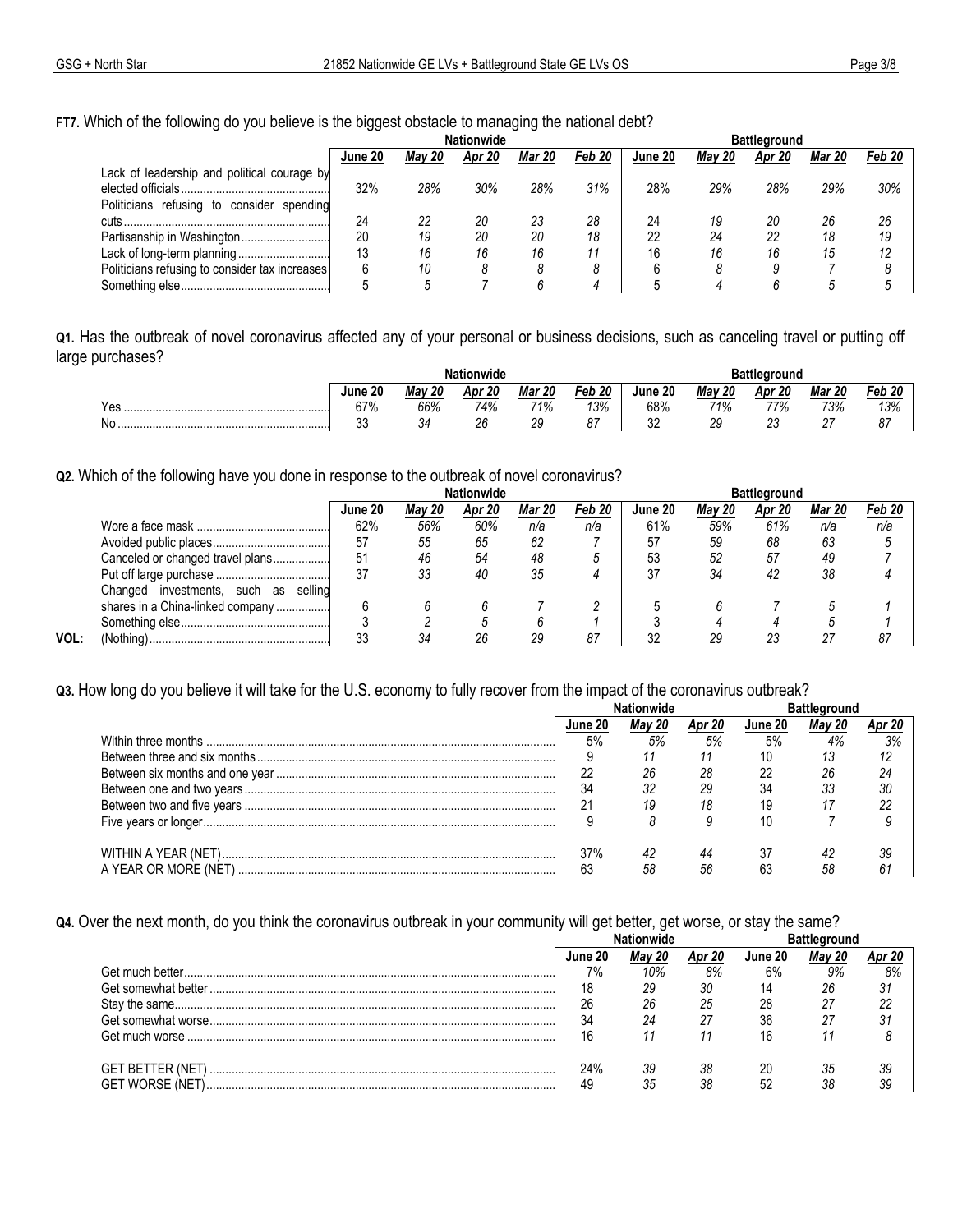**Q5.** Has your family's income been reduced during the coronavirus outbreak?

|               | June | 20<br>Mav | 20<br>Apr | Mar<br>20 | June 20 | 20<br>Mav | 20<br>Apı | <b>Mar 20</b> |
|---------------|------|-----------|-----------|-----------|---------|-----------|-----------|---------------|
|               | 14%  | 17%       | 23%       | 24%       | 15%     | 18%       | 23%       | 23%           |
| הAmewhat      | 27   | 25        | 27        | 29        | 28      | 31        | 29        | 29            |
| Not that much | 21   | 20        | 19        | 19        | 20      | 16        |           |               |
| Not at all    | 27   | 38        | 31        |           | 38      | 35        | 29        |               |
|               |      |           |           |           |         |           |           |               |
|               | 63%  |           | 69        |           | A.      | ხე        |           |               |

**Q6.** As you may know, the Coronavirus Aid, Relief, and Economic Security Act, also known as the CARES Act, was passed to address the economic impacts of the coronavirus outbreak in the United States. Do you support or oppose extending benefits through the CARES Act past the current expiration date of July 31?

| $32\%$ |  |
|--------|--|
|        |  |

**B1.** Below are some measures that have been proposed to provide relief to those who have suffered financially due to the economic damage caused by the coronavirus. Do you support or oppose each of the following?

|                                                                             |                     | <b>SUPPORT</b> |      |      | <b>OPPOSE</b> | <b>NET</b>     |                     |  |
|-----------------------------------------------------------------------------|---------------------|----------------|------|------|---------------|----------------|---------------------|--|
|                                                                             |                     | Strong         | Some | Some | <b>Strong</b> | <b>SUPPORT</b> | <b>OPPOSE</b>       |  |
| • Extending the current moratorium on evictions in federally backed housing |                     |                |      |      |               |                |                     |  |
|                                                                             |                     | 50%            | 34   | 12   |               | 84%            | 16                  |  |
|                                                                             | <b>Battleground</b> | 46%            | 39   | 10   |               | 86%            | 14                  |  |
|                                                                             |                     | 34%            | 44   | 14   | 8             | 78%            | 22                  |  |
| Nationwide - March 2020                                                     |                     | 42%            | 38   | 14   | 6             | 80%            | 20                  |  |
| Battleground - June 2020                                                    |                     | 37%            | 43   | 15   | 6             | 79%            | 21                  |  |
| <b>Battleground - March 2020</b>                                            |                     | 38%            | 41   | 15   |               | 79%            | 21                  |  |
|                                                                             |                     | 35%            | 33   | 17   | 15            | 68%            | 32                  |  |
|                                                                             | <b>Battleground</b> | 34%            | 32   | 18   | 16            | 66%            | 34                  |  |
| • Extending the \$600 per week additional unemployment benefit past its     |                     |                |      |      |               |                |                     |  |
|                                                                             |                     | 39%            | 26   | 18   | 16            | 66%            | 34                  |  |
|                                                                             | <b>Battleground</b> | 38%            | 28   | 18   | 15            | 67%            | 33                  |  |
| Q11. Have you received unemployment benefits                                |                     |                |      |      |               | Nationwide     | <b>Battleground</b> |  |
| during the coronavirus outbreak?                                            |                     |                |      |      |               | 12%            | 13%                 |  |
|                                                                             |                     |                |      |      |               | 87             | 85                  |  |

**Q12. [N SIZE = 114 NATIONWIDE; 89 BATTLEGROUND / IF RECEIVED UNEMPLOYMENT]** Do you expect your unemployment benefits under the CARES Act to be extended past the current expiration date of July 31?

|          |     | <u>ומווח</u> |  |
|----------|-----|--------------|--|
| Y es     | 37% | 14%          |  |
| Νc       | งบ  | ^^<br>◡      |  |
| Not sure | vu  | ^^<br>∼      |  |
|          |     |              |  |

Not sure ................................................................................................ 1 ................................ 1 .....................................................................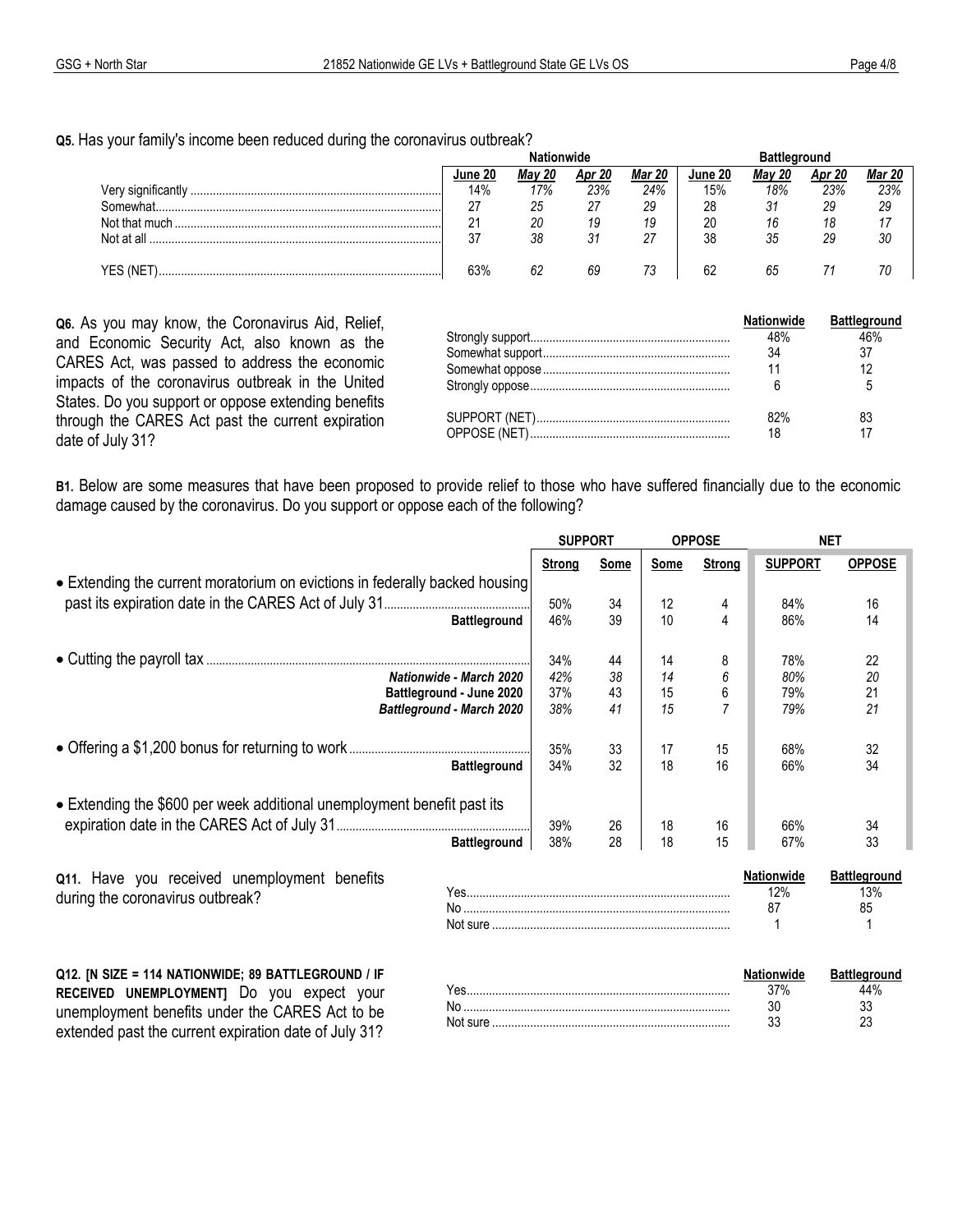Q13. Do you rent or own the house or apartment where you live?

Q14. Are you currently delaying or deferring rent payments?

| - |  |
|---|--|

 $\mathbf{A}$ 

 $\ddot{\phantom{0}}$ 

- 44

|     |               | пе |  |
|-----|---------------|----|--|
|     | $\alpha$<br>. |    |  |
|     | .             |    |  |
|     |               |    |  |
| VOL |               |    |  |

Q15. [N SIZE = 41 NATIONWIDE; 29 BATTLEGROUND / IF DELAYING OR DEFERRING] As you may know, the moratorium on evictions on federally backed housing in the CARES Act is scheduled to expire on July 31. Do you expect to be able to make rent payments after July 31 if this provision is not extended?

| ΆS.        |  |
|------------|--|
|            |  |
| INOT SLITE |  |

Q16. When do you believe restrictions on non-essential businesses and social distancing requirements should be lifted?

|     |     |     | June 20 | mav |           |  |
|-----|-----|-----|---------|-----|-----------|--|
| 19% | 25% | 17% | 21%     | 25% |           |  |
|     | 18  | 27  |         | 20  |           |  |
|     | 18  | 22  |         |     | ົດດ<br>دے |  |
| 19  |     | 19  |         |     |           |  |
| 19  |     |     |         |     |           |  |
| 12  |     |     |         |     |           |  |
| 50% | 61  | 66  | 50      | 63  |           |  |
| -50 |     | 34  | 50      |     |           |  |

Q17. In thinking about the issue of reopening your state in relation to the coronavirus pandemic, do you think [STATE] is:

Q18. If all restrictions on businesses and social distancing requirements were lifted, which of the following activities would you feel comfortable doing

right away?

| <b>Nationwide</b> | Battleground |
|-------------------|--------------|
| 39%               | 43%          |
| 48                | 39           |
| 13                | 18           |

|                                                     | <b>Nationwide</b> | <b>Battleground</b> |
|-----------------------------------------------------|-------------------|---------------------|
|                                                     | 60%               | 60%                 |
| Spending more time outside your house or apartment  | 46                | 48                  |
| Going to the grocery store more often than you have |                   |                     |
|                                                     | 39                | 41                  |
| Going to restaurants or bars and sitting outside    | 39                | 38                  |
| Going to restaurants or bars and sitting inside     | 31                | 31                  |
|                                                     | 26                | 28                  |
| Attending public events and gatherings              | 17                | 20                  |
|                                                     | 18                | 19                  |
|                                                     |                   |                     |

Q19A. Are you more concerned about the impact of the coronavirus outbreak on:

|                        | Nationwide |               |        |               | Battleground |               |           |               |
|------------------------|------------|---------------|--------|---------------|--------------|---------------|-----------|---------------|
|                        | June 20    | <b>Mav 20</b> | Apr 20 | <b>Mar 20</b> | June 20      | <b>Mav 20</b> | 20<br>Apr | <b>Mar 20</b> |
| Your family's health   | 75%        | 70%           | 70%    | 71%           | 75%          | 72%           | 68%       | 0.70<br>07%   |
| Your personal finances | ້          | ንስ<br>vu      | 30     | ∩∩<br>ت       | つに<br>Δu     | 28            | n n<br>UL | n r<br>ບບ     |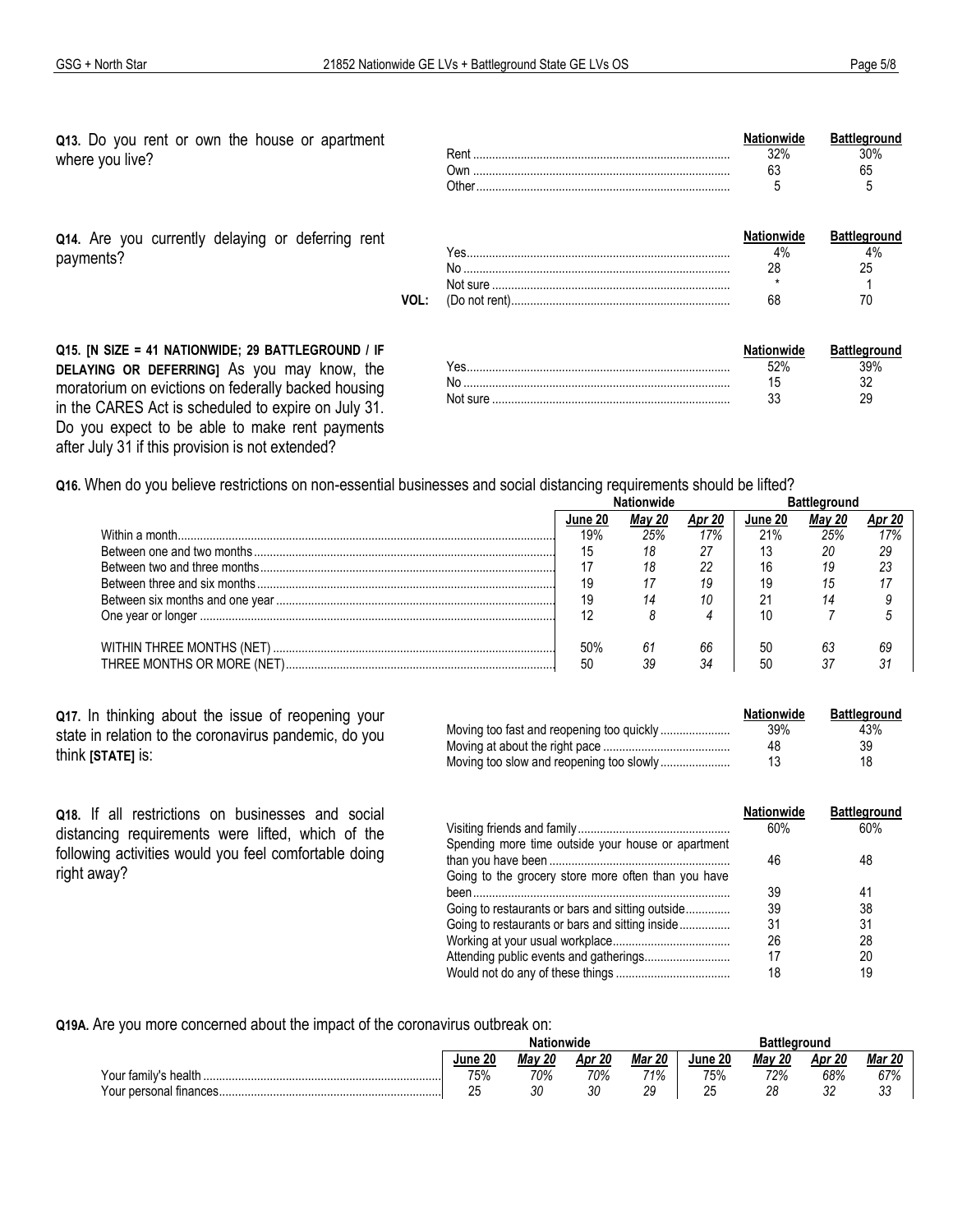Q19B. Are you more concerned about the impact of the coronavirus outbreak on:

|               | Nationwide |               |          | าround        |         |               |         |               |
|---------------|------------|---------------|----------|---------------|---------|---------------|---------|---------------|
|               | June 20    | <b>Mav 20</b> | Apr 20   | <b>Mar 20</b> | June 20 | <b>Mav 20</b> | Apr 20  | <b>Mar 20</b> |
| Public health | 61%        | 59%           | 65%      | 67%           | 63%     | 60%           | 66%     | 67%           |
| The economy   | ٩q<br>vu   |               | つに<br>υu | $\sim$<br>υu  | $\sim$  | 40            | ົ<br>34 | $\sim$<br>ັບປ |

 $\mathbb{R}^2$ 

Q20. Changing topics... How much progress do you think the U.S. has made in providing equal opportunities to African Americans since the civil rights movement of the 1960s?

| <b>Nationwide</b> | <b>Battleground</b> |
|-------------------|---------------------|
| 36%               | 36%                 |
|                   |                     |
| 26                |                     |
|                   |                     |
| 69%               |                     |
|                   |                     |

| Q21. How would you describe the level of opportunity<br>that African Americans are afforded by the U.S.<br>economy compared to white Americans? | <b>Nationwide</b><br>10%<br>10<br>30<br>28<br>21 | <b>Battleground</b><br>9%<br>33<br>26<br>20 |
|-------------------------------------------------------------------------------------------------------------------------------------------------|--------------------------------------------------|---------------------------------------------|
|                                                                                                                                                 | 20%<br>50                                        | 46                                          |

 $Mol<sub>2</sub>$ 

For statistical purposes only, please answer the following questions.

DAGE. What is your age?

|         |     | Battleground |
|---------|-----|--------------|
| $18-29$ | 15% |              |
|         |     |              |
|         |     |              |
| 55-64   |     |              |
|         |     |              |
|         |     |              |

Nationwide

 $AC0$ 

**Battleground** 

46% 54

|  |  |  | D100. What is your gender? |
|--|--|--|----------------------------|
|--|--|--|----------------------------|

| $\blacksquare$ |  |
|----------------|--|
|                |  |
|                |  |
|                |  |

D102. What is the last grade of school or level of education you completed?

|                                                      | <b>Nationwide</b> | <b>Battleground</b> |
|------------------------------------------------------|-------------------|---------------------|
|                                                      | 2%                | 2%                  |
|                                                      | 19                | 18                  |
|                                                      | 4                 | 4                   |
|                                                      | 27                | 25                  |
| Graduated two-year college with Associate's degree   | 11                | 15                  |
| Graduated four-year college with Bachelor's degree   | 24                | 24                  |
| Obtained Master's, PhD, or other professional degree |                   |                     |
|                                                      | 13                |                     |
|                                                      |                   |                     |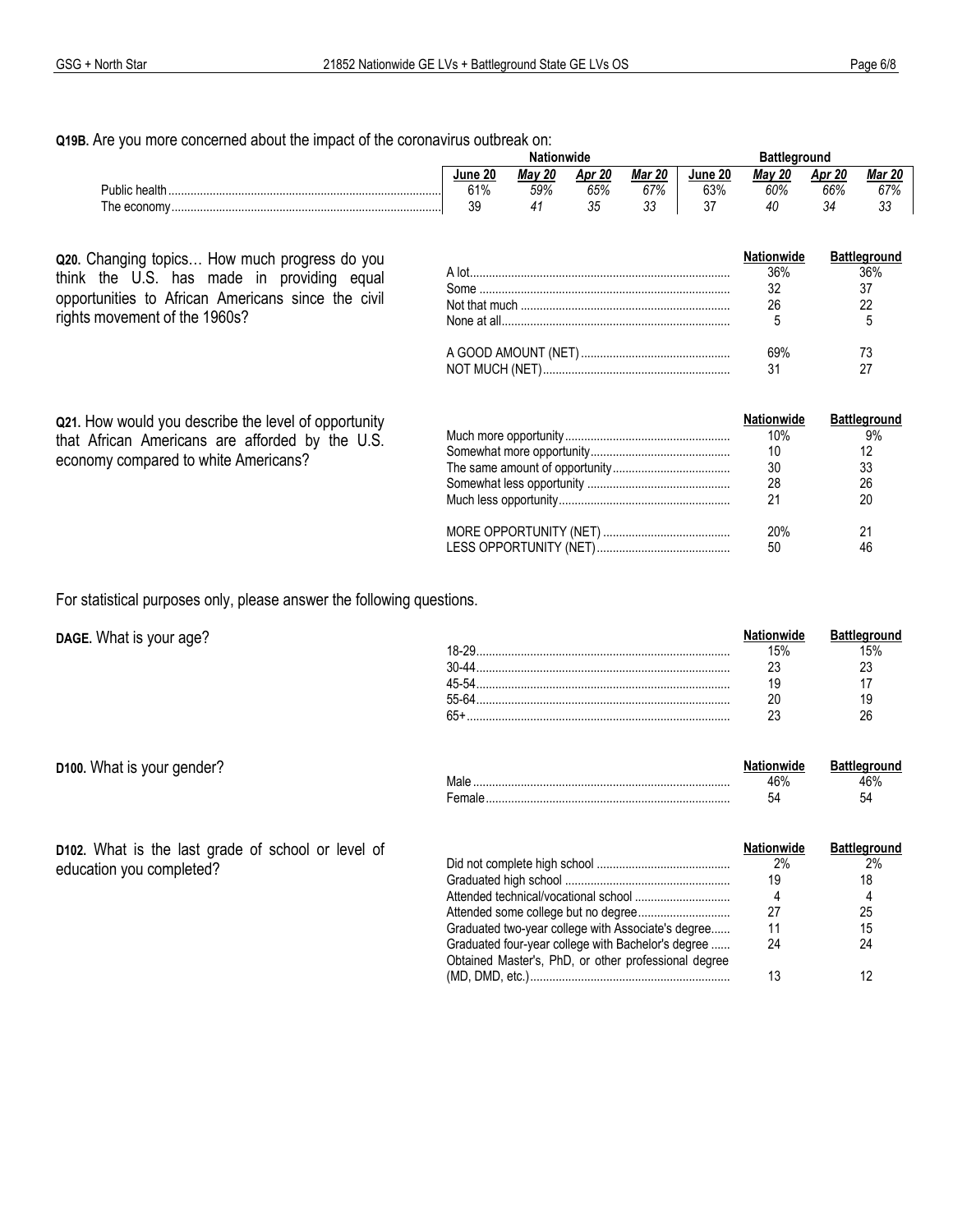D105. When it comes to politics, do you generally think of yourself as:

| <b>Nationwide</b> | <b>Battleground</b> |
|-------------------|---------------------|
| $14\%$            | 15%                 |
| 18                | 16                  |
| 31                | 32                  |
| 20                | 20                  |
|                   | 17                  |
| 32%               | 31                  |
| -37               | 37                  |

D108. Which of the following best describes your employment status?

| DRACE. To ensure we have a representative sample, |  |  |  |  |  |
|---------------------------------------------------|--|--|--|--|--|
| please indicate your race. [IF BLACK/WHITE/OTHER] |  |  |  |  |  |
| Do you consider yourself a Hispanic, Latino, or   |  |  |  |  |  |
| Spanish-speaking American?                        |  |  |  |  |  |

Q22. If you became unable to work due to illness, would you still earn an income?

Q23. Do you or someone you know currently have or have had coronavirus, or COVID-19?

D310. And, for statistical purposes only, what would you say is your total annual family income before taxes?

| <b>Nationwide</b> | <b>Battleground</b> |
|-------------------|---------------------|
| 36%               | 33%                 |
|                   |                     |
|                   |                     |
|                   |                     |
|                   |                     |
|                   |                     |
|                   |                     |

| <b>Nationwide</b> | <b>Battleground</b> |
|-------------------|---------------------|
| 12%               | 9%                  |
|                   |                     |
|                   |                     |
|                   |                     |
|                   |                     |
|                   |                     |

|  | <b>Battleground</b> |
|--|---------------------|
|  |                     |
|  |                     |

| <b>Nationwide</b> | <b>Battleground</b> |
|-------------------|---------------------|
|                   |                     |
|                   |                     |

| <b>Nationwide</b> | <b>Battleground</b> |
|-------------------|---------------------|
| 25%               | 20%                 |
| 29                | 29                  |
|                   |                     |
|                   |                     |
|                   |                     |
|                   |                     |
|                   |                     |